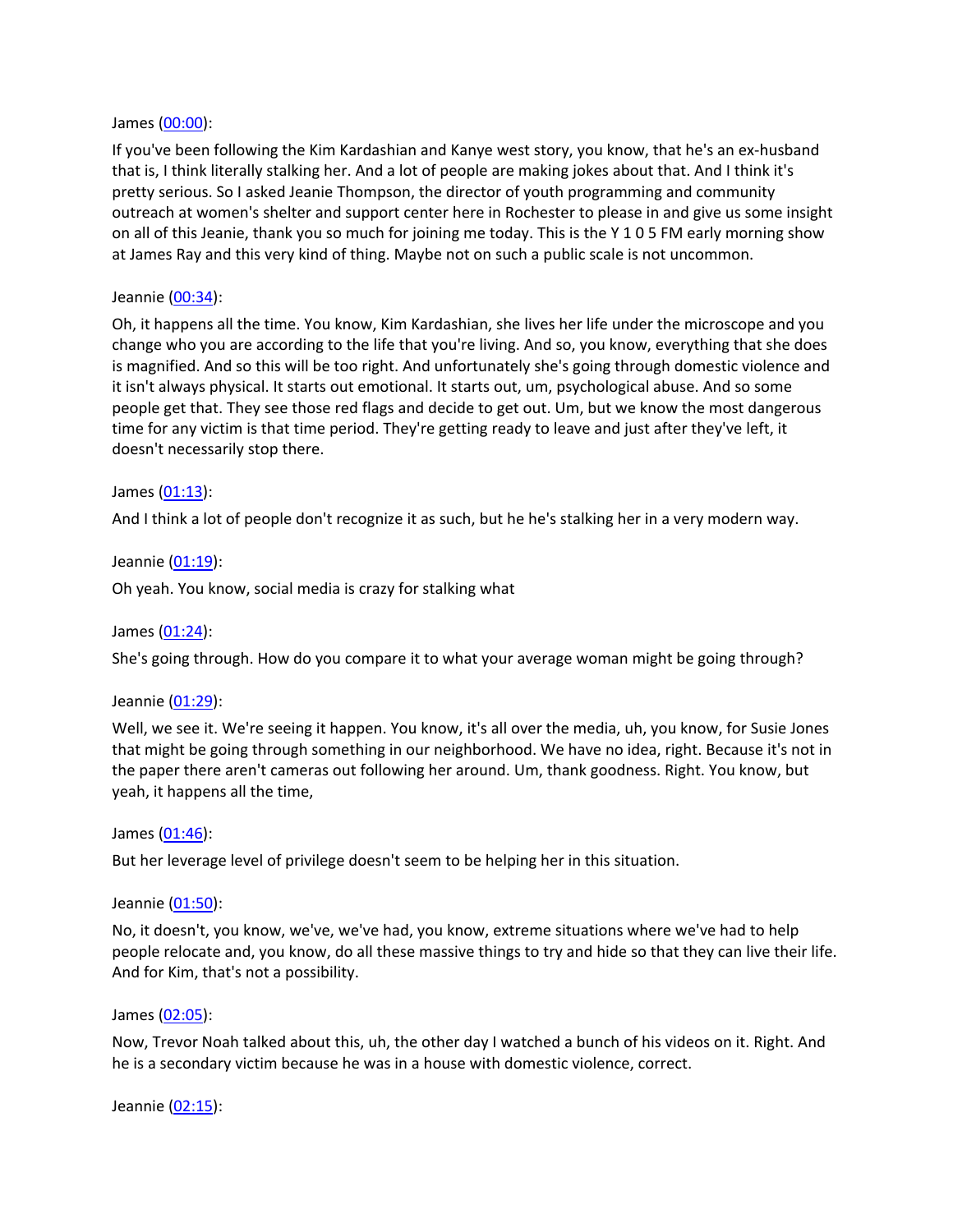A primary victim is the person that's, you know, under attack, so to speak. And the secondary victims are all those family members, um, that are also the fallout.

#### James [\(02:24](https://www.temi.com/editor/t/fs9WHJxm94fSDDQqMDNgjzmnZD9xcKu1BiZekgKpOd8-mHJKo-GRZtAnvvb3ADFQKAnxTkCBiHNPCt811R79nR_NmXA?loadFrom=DocumentDeeplink&ts=144.95)):

And what Trevor points out is something that I think is so important. We, we lose sight of the fact that this is a real thing happening. We don't have to like Kim Kardash and we don't have to appreciate her points of view or anything, but we'd have to recognize that she's going through something in a more, uh, public way than most people have to, but it's the same kind of sphere. It's no matter how much money she has. Correct.

## Jeannie ([02:49\)](https://www.temi.com/editor/t/fs9WHJxm94fSDDQqMDNgjzmnZD9xcKu1BiZekgKpOd8-mHJKo-GRZtAnvvb3ADFQKAnxTkCBiHNPCt811R79nR_NmXA?loadFrom=DocumentDeeplink&ts=169.02):

You know, it, isn't always about how much money you have. And, and we work with survivors or victims that are going through this that are very well off. Um, and you know, maybe they don't need to go to shelter because they can afford to go to the holiday in for a few days. Right. Um, or they can relocate someplace else out of state a little easier. However, um, uh, an abuser usually has control of the money. So even if they're well off, um, they find that those credit cards or ATM cards are canceled the minute they choose to. Right. So then they have no access to that money.

## James [\(03:20](https://www.temi.com/editor/t/fs9WHJxm94fSDDQqMDNgjzmnZD9xcKu1BiZekgKpOd8-mHJKo-GRZtAnvvb3ADFQKAnxTkCBiHNPCt811R79nR_NmXA?loadFrom=DocumentDeeplink&ts=200.85)):

The fear they feel inside, no matter your socioeconomic level, we're

## Jeannie ([03:24\)](https://www.temi.com/editor/t/fs9WHJxm94fSDDQqMDNgjzmnZD9xcKu1BiZekgKpOd8-mHJKo-GRZtAnvvb3ADFQKAnxTkCBiHNPCt811R79nR_NmXA?loadFrom=DocumentDeeplink&ts=204.75):

All vulnerable. Right. We are all vulnerable. And we don't like to look at our vulnerability. We just don't. And so, you know, we look at other people and go, oh, they're, they're dramatic or they're out in the public. And that's not me. We want, we wanna separate our cell was from how close we are to that same vulnerability.

#### James [\(03:41](https://www.temi.com/editor/t/fs9WHJxm94fSDDQqMDNgjzmnZD9xcKu1BiZekgKpOd8-mHJKo-GRZtAnvvb3ADFQKAnxTkCBiHNPCt811R79nR_NmXA?loadFrom=DocumentDeeplink&ts=221.39)):

Right. And we, I think a lot of us know that it takes a lot of times for a person to leave a domestic violence situation. But I don't think we think about ourselves and how we present it. Sometimes we're saying things like, oh, it's no big deal. He's just talking. Right. So it, can you give some suggestions on what should we be doing?

#### Jeannie ([04:00\)](https://www.temi.com/editor/t/fs9WHJxm94fSDDQqMDNgjzmnZD9xcKu1BiZekgKpOd8-mHJKo-GRZtAnvvb3ADFQKAnxTkCBiHNPCt811R79nR_NmXA?loadFrom=DocumentDeeplink&ts=240.91):

You know, we actually have a support group for friends and family members of, um, a victim in your life because they don't need somebody else telling them what to do. Their abuser's been doing that for years. What they need is that friend and family member to listen, to support them and care about them. Um, as they make their decisions, even if they're not the perfect decision or not the decision you would make, it's still their choice. Right.

#### James [\(04:23](https://www.temi.com/editor/t/fs9WHJxm94fSDDQqMDNgjzmnZD9xcKu1BiZekgKpOd8-mHJKo-GRZtAnvvb3ADFQKAnxTkCBiHNPCt811R79nR_NmXA?loadFrom=DocumentDeeplink&ts=263.79)):

Overall, I think what we're learning from Kim Kardashian and Kanye west is that it's something to take seriously, whether or not he is dealing with a mental health issue. That's not her concern. Her concern is her safety,